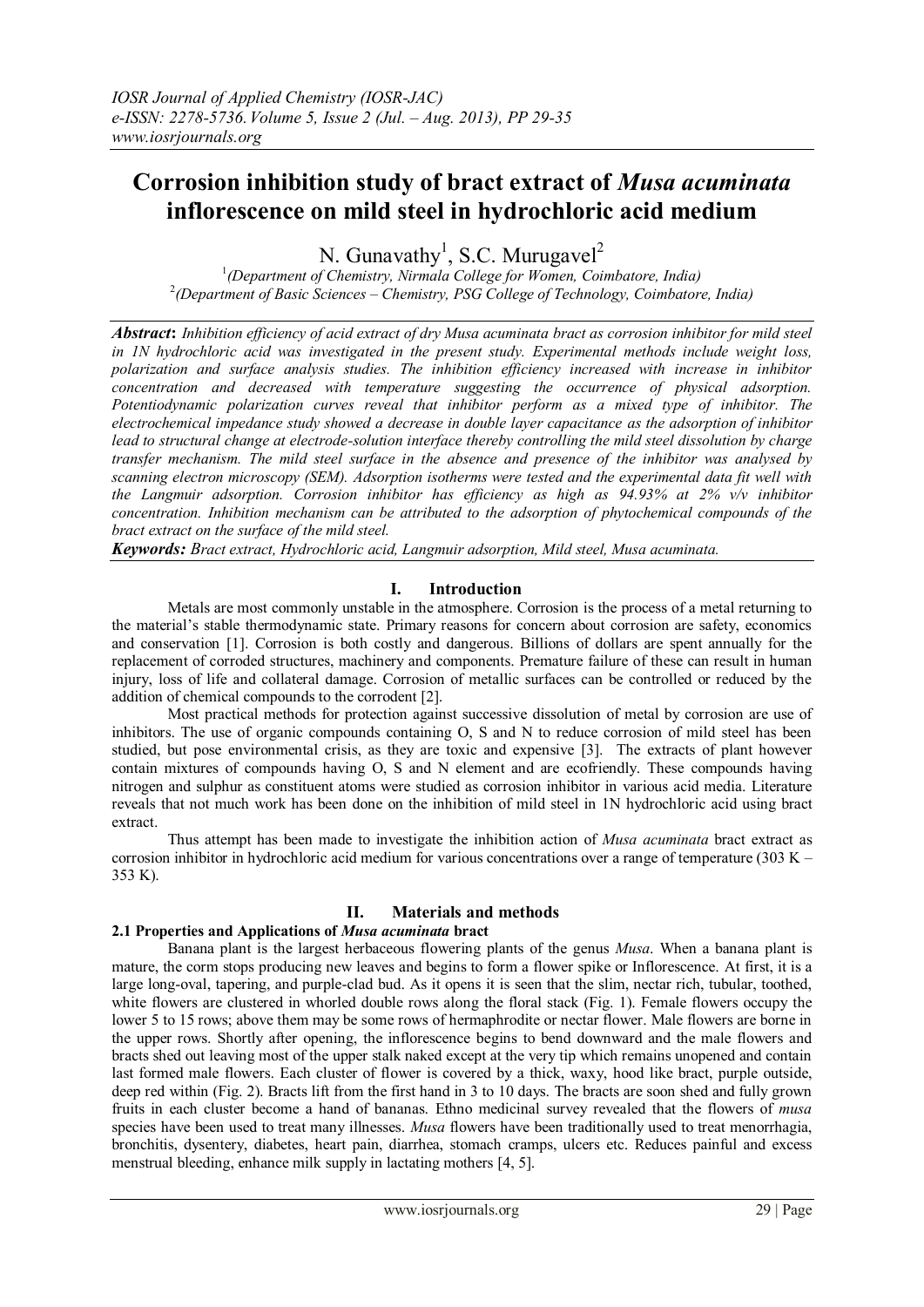*Corrosion inhibition study of bract extract of Musa acuminata inflorescence on mild steel in*



Fig. 1 Inflorescence with floret and bract Fig. 2 Thick, waxy, hood like bract, purple outside, deep red out side

Previous research on preliminary phytochemcial screening of dried leaves and fruit peels of *Musa paradisiaca* revealed the presence of some glycosides, anthnocyanins, tannins, flavanoids and carbohydrates [6]. No research has been reported on the phytochemical screening of banana flowers except a quantitative study on saponin and flavanoid [7] and later phenolic content by Loganayaki et al [8]. The bract part of *Musa paradisiaca* was reported to contain anthocyanins such as delphinidin, pelaragonidin, peonidin and malvidin [9, 10]. Total phenolic content in bract was reported as the lowest compared to other parts such as rhizome, fruit peel, ovary, petiole, pseudo stem and leaves [11].

# **2.2 Preparation of plant extract**

*Musa acuminata* inflorescence was collected from the farm in Thirumalayampalayam, Coimbatore, Tamilnadu, India. The bracts were separated from the florets, shade dried and blended to powder. 25 g of the powder was refluxed with 1N HCl acid for 3h and kept overnight. The extract was filtered and the filtrate volume was made up to 500 ml using the same acid and stored. This 5% stock solution was diluted with appropriate quantity of 1N HCl to obtain test solution ranging from 0.05% to 2% v/v concentration.

# **2.3 Preparation of specimen**

The mild steel specimens of size  $1x5x0.5$  cm<sup>3</sup> were polished with 400 and 600 grade emery paper, degreased with acetone, washed with distilled water, dried and kept in a desiccator for experimental study.

# **2.4 Weight loss method**

Weight loss measurement illustrates the process of rusting. Preweighed mild steel specimens were suspended with the help of glass hook in 100 ml of 1N HCl acid solution in the absence and presence of inhibitor at various concentrations under an immersion time of 1h, 3h, 5h, 7h, 12h, and 24h at room temperature. The specimens were removed after specified time intervals, washed with distilled water, dried and reweighed. The experiment was also conducted at high temperatures as done at room temperature for a period of 1h in the absence and presence of inhibitor in 1N HCl acid using the thermostat, set at higher temperatures of 313 K to 353 K.

# **2.5 Electrochemical study**

# *2.5.1 Potentiodynamic polarisation*

Potentiodynamic polarization studies were carried out using frequency response analyzer PARSTAT 2273 (Princeton Applied Research USA) and IBM personal computer to record Tafel polarisation curve and Nyquist impedance curve. The polarisation measurements were carried out to evaluate the corrosion current, corrosion potential and Tafel slopes. Experiments were carried out in a conventional three-electrode cell assembly. Mild steel rod of 15 cm and 5 mm diameter mounted on a Teflon leaving  $0.19625 \text{ cm}^2$  of surface area exposed to solution was used as working electrode. It was polished with 120, 200, 400, 600, 800, 1000 grade emery papers, cleaned with acetone, washed with distilled water and dried at room temperature, before it is immersed in test solution. A rectangular platinum foil and calomel electrode served as auxiliary and reference electrodes respectively. A time interval of 10 min was allowed for each experiment to attain the steady state open circuit potential. The measurements were carried out in the frequency range of  $10^6 - 10^{-2}$  Hz at the open circuit potential by superimposing a sinusoidal AC signal of small amplitude 10 mV. The data acquisition was performed using the Power Suite software and analysed using Zsimpwin software (version 3.21) to evaluate the corrosion kinetics parameters, such as  $I_{corr}$ ,  $E_{corr}$ , Tafel slopes  $b_a$  and  $b_c$  [12].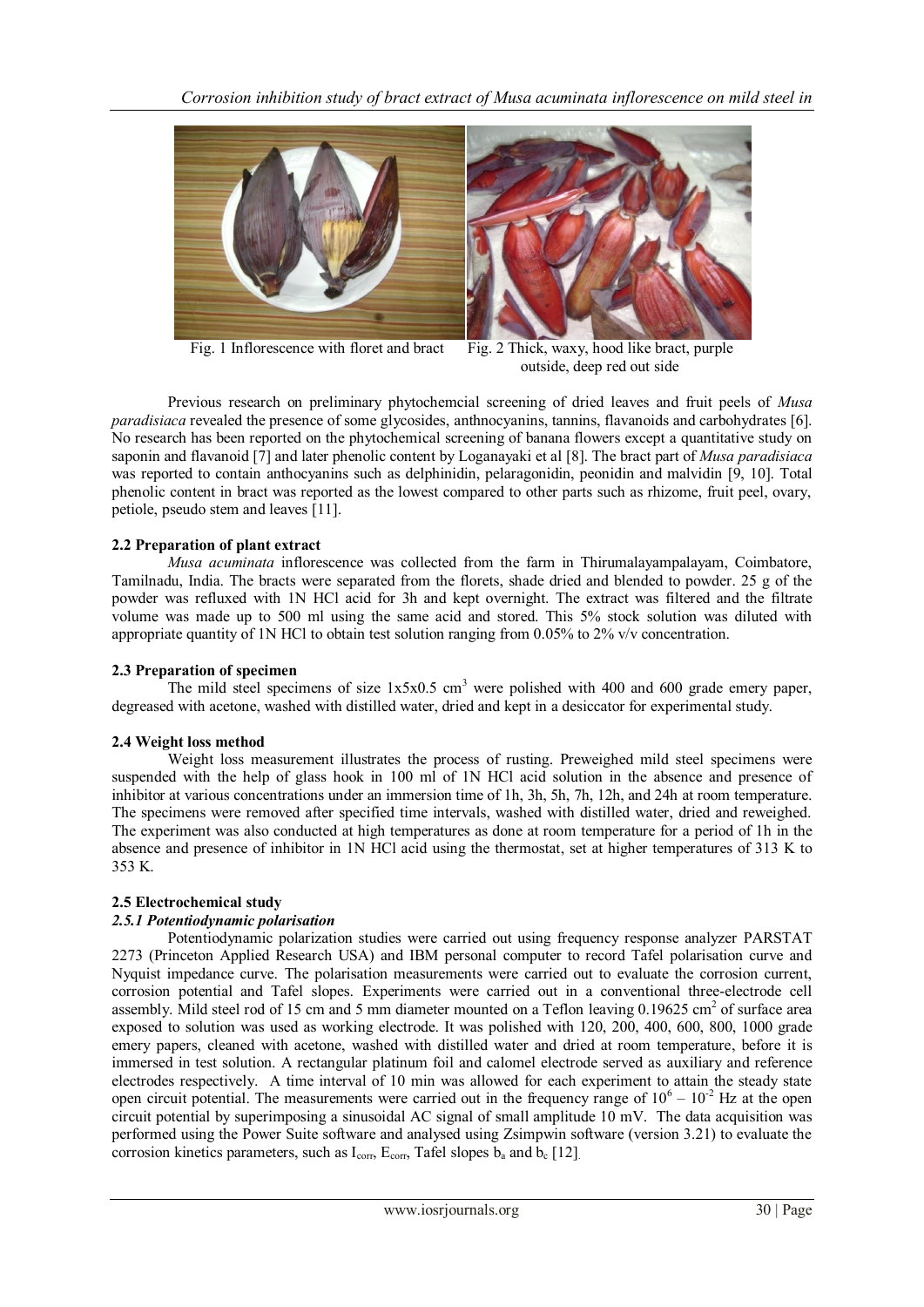From the polarisation curves, Tafel slopes, corrosion potential and corrosion current were analysed using computer software [13]. The inhibitor efficiency by Tafel method was calculated using the equation (1):

Inhibitor Efficiency (
$$
\%
$$
) = 1<sub>corr</sub> (blank) - I<sub>corr</sub> (Inh)

\nwhere,

\n
$$
I_{corr}(blank) = 1
$$
\n
$$
I_{corr}(blank) = 1
$$
\nCorrosion current without inhibitor

\n
$$
I_{corr}(Inh) = 1
$$
\nCorrosion current with inhibitor.

#### *2.5.2 Electrochemical Impedance spectroscopy (EIS)*

The electrochemical AC-impedance measurement was carried using frequency response analyzer PARSTAT 2273 (Princeton Applied Research USA) and IBM personal computer. Experiments were carried out in the three-electrode cell assembly as that used for potentiodynamic polarisation studies. The impedance measurements were made at corrosion potentials 1.66 mVs<sup>-1</sup>. The results are presented in the form of Nyquist plot. The real part (Z') and the imaginary part (Z") were measured at various frequencies and a plot Z' against Z" were made. From the plot, the charge transfer resistance  $(R<sub>ct</sub>)$  and double layer capacitance  $(C<sub>dl</sub>)$  were calculated using the "Z" view software. Impedance measurements were carried out for mild steel in 1N HCl without and with inhibitors for the selected concentration [14].

The inhibitor efficiency by linear polarization method was calculated using the equation (2):

Inhibitor Efficiency (%)

\n
$$
R_{ct} (Inh) - R_{ct} (blank)
$$
\nwhere,

\n
$$
R_{ct} (inh)
$$
\n
$$
= \text{Change transfer resistance with inhibitor}
$$
\n
$$
R_{ct} (inh)
$$

where,

where,

 $R_{ct}$  (inh)  $=$  Charge transfer resistance with inhibitor  $R_{ct}$  (blank) = Charge transfer resistance without inhibitor

#### **2.6 Surface examination studies**

Surface analysis of mild steel specimens was done to study the changes that occur during the corrosion of mild steel in the absence and presence of the inhibitor. The inhibitive action of plant extracts on mild steel corrosion was investigated by scanning electron microscope (SEM) technique. The mild steel specimens were immersed in 1N HCl solution in the absence and presence of 2% v/v concentration of the inhibitor for a period of 3h at room temperature. After the specified time the specimen was removed, washed carefully with distilled water without disturbing the surface and dried. SEM micrograph of the uninhibited and inhibited samples were taken to examine the nature of corrosion product formed on the surface of mild steel specimens using JOEL SEM model JSM 6360 at Metallurgy department, PSG College of technology, Coimbatore, India.

#### **III. Results and Discussion**

#### **3.1 Weight loss method**

#### *3.1.1 Effect of inhibitor concentration*

The weight loss method of monitoring corrosion is useful because of its simple application and high reliability. Fig. 3 reflects the inhibition efficiency of various concentration of inhibitor on mild steel in hydrochloric acid. It is observed that there was marked reduction in the corrosion rate of mild steel even for a concentration of 0.05% v/v. Maximum inhibition efficiency was shown at 2% v/v concentration. Further increase in inhibitor concentration did not show significant increase in efficiency. Increase in IE with increase in concentration indicates strong adsorption of constituents present in the bract extract on the surface of mild steel giving a protective layer [14].



Fig. 3 Effect of immersion time on CR of mild steel in 1N HCl without and with MAN (B) extract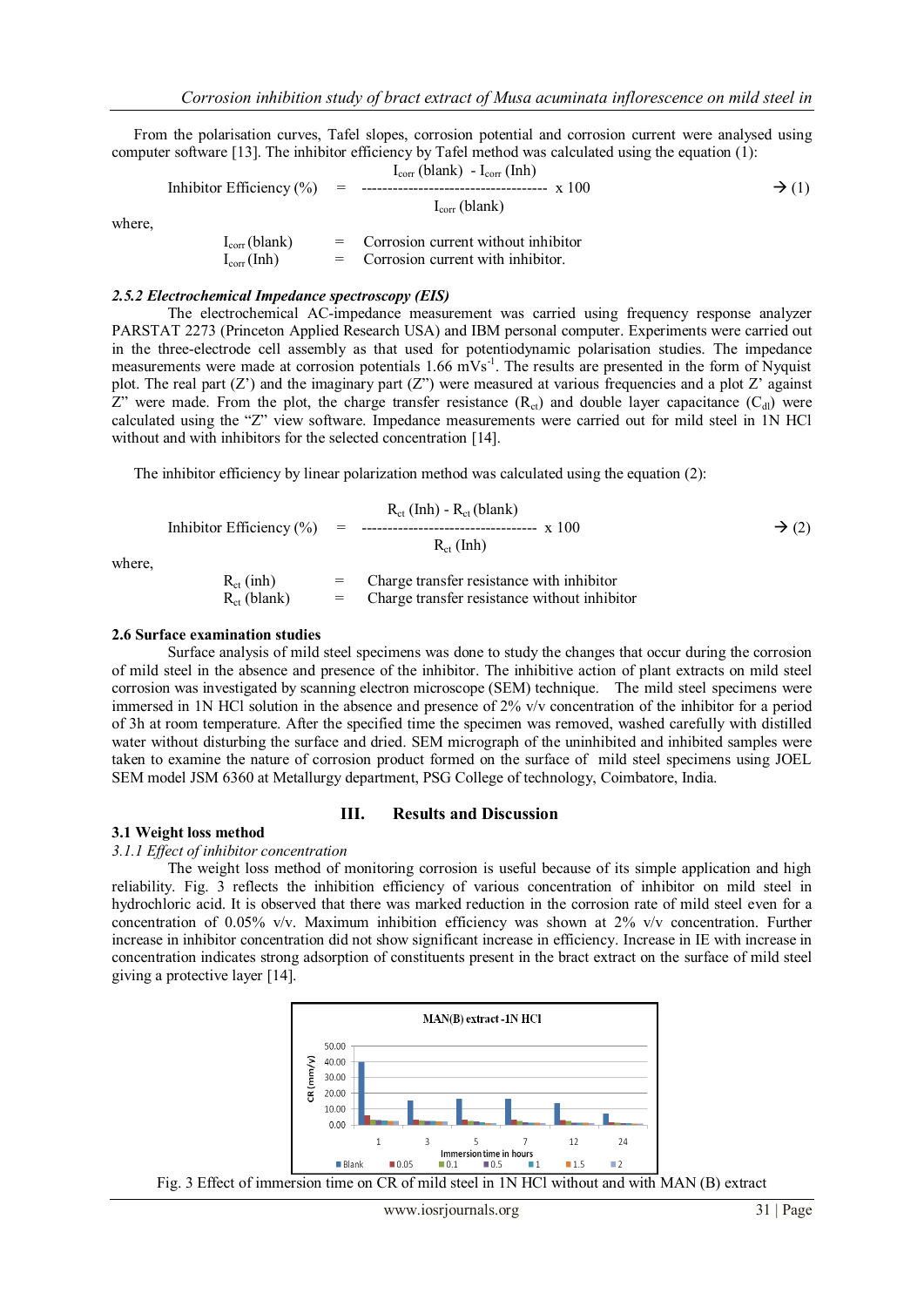# *3.1.2 Effect of immersion time*

Table 1 gives the values of corrosion rate and percentage inhibition efficiency obtained in 1N HCl in absence and presence of MAN (B) extract at 303K for immersion period from 1h to 24h. The inhibition efficiency increases with increase in concentration of the inhibitor irrespective of the time of immersion. Maximum IE of 94.93% was observed for 2% v/v concentration at 5h of immersion period. Immersion for a longer period leads to desorption of the adsorbed phytochemical constituents [15]. It is clear that bract extract of *Musa acuminata* acts as a good corrosion inhibitor for mild steel in 1N HCl solution.

| Conc.              | 1h                                   |               | 3 <sub>h</sub>                     |                          | 5h                                   |               | 7h                                   |       | 12 <sub>h</sub>                    |               | 24h  |       |
|--------------------|--------------------------------------|---------------|------------------------------------|--------------------------|--------------------------------------|---------------|--------------------------------------|-------|------------------------------------|---------------|------|-------|
| $(\% \text{ v/v})$ | CR                                   | IE            | <b>CR</b>                          | IE                       | CR                                   | IE            | <b>CR</b>                            | IE    | <b>CR</b>                          | IE            | CR   | IE    |
|                    | $\mathbf{m} \mathbf{m} / \mathbf{v}$ | $\frac{6}{9}$ | $\mathbf{m} \mathbf{m}/\mathbf{v}$ | $\frac{6}{9}$            | $\mathbf{m} \mathbf{m} / \mathbf{v}$ | $\frac{6}{9}$ | $\mathbf{m} \mathbf{m} / \mathbf{v}$ | $\%$  | $\mathbf{m} \mathbf{m}/\mathbf{v}$ | $\frac{0}{0}$ | mm/v | $\%$  |
| <b>Blank</b>       | 40.23                                | -             | 15.34                              | $\overline{\phantom{0}}$ | 16.72                                |               | 16.72                                | ۰     | 13.83                              | ۰             | 7.20 |       |
| 0.05               | 6.02                                 | 85.04         | 3.12                               | 79.66                    | 3.19                                 | 80.93         | 3.42                                 | 79.52 | 2.80                               | 79.79         | 1.49 | 79.37 |
| 0.10               | 3.34                                 | 91.69         | 2.64                               | 82.81                    | 2.23                                 | 86.67         | 2.40                                 | 85.62 | 2.17                               | 84.29         | 1.21 | 83.17 |
| 0.50               | 2.79                                 | 93.08         | 2.34                               | 84.75                    | 1.81                                 | 89.20         | 1.48                                 | 91.14 | 1.37                               | 90.13         | 1.04 | 85.62 |
| 1.00               | 2.67                                 | 93.35         | 2.15                               | 85.96                    | 1.60                                 | 90.40         | 1.35                                 | 91.91 | 1.30                               | 90.60         | 0.85 | 88.14 |
| 1.50               | 2.34                                 | 94.18         | 2.01                               | 86.93                    | 0.89                                 | 94.67         | 1.27                                 | 92.38 | 1.22                               | 91.20         | 0.76 | 89.49 |
| 2.00               | 2.23                                 | 94.46         | 1.82                               | 88.14                    | 0.85                                 | 94.93         | 1.13                                 | 93.24 | 1.13                               | 91.80         | 0.70 | 90.32 |

Table 1 CR and IE of MAN (B) extract in 1N HCl acid at various concentration and immersion period

# *3.1.3 Effect of temperature*

Weight loss measurement was carried out over a range of  $303 \text{ K} - 353 \text{ K}$  in presence and absence of the inhibitor for an immersion period of 1h, to evaluate the stability of the adsorbed film on the mild steel. The results obtained are listed in Table 2. The IE increases up to 313 K and then decreases thereafter. At elevated temperatures the rate of dissolution of mild steel increases as time lag between adsorption and desorption decreases and hence the inhibition efficiency decreases. Also with increased desorption of inhibitor molecules at higher temperature, more surface area of mild steel comes in contact with the acid environment, resulting in decrease in IE with increase in temperature [16].

| Twore $\Xi$ on or ming steep and in or min if $\Box$ , extract in The receive annotate temperature<br>Conc.<br>$\%$ v/v | 303 K             |                     | 313 K             |                      | 323 K             |             | 333 K             |            | 343 K             |                          | 353 K             |                     |
|-------------------------------------------------------------------------------------------------------------------------|-------------------|---------------------|-------------------|----------------------|-------------------|-------------|-------------------|------------|-------------------|--------------------------|-------------------|---------------------|
|                                                                                                                         | <b>CR</b><br>mm/v | IE<br>$\frac{6}{9}$ | <b>CR</b><br>mm/v | TE.<br>$\frac{6}{9}$ | <b>CR</b><br>mm/v | TE.<br>$\%$ | <b>CR</b><br>mm/v | IE<br>$\%$ | <b>CR</b><br>mm/v | IE<br>$\%$               | <b>CR</b><br>mm/v | IE<br>$\frac{6}{6}$ |
| <b>Blank</b>                                                                                                            | 52.49             | ۰                   | 111.78            |                      | 237.50            |             | 230.48            | ۰          | 448.36            | $\overline{\phantom{a}}$ | 328.33            |                     |
| 0.05                                                                                                                    | 11.15             | 78.77               | 17.94             | 83.95                | 39.01             | 83.58       | 49.15             | 78.68      | 97.41             | 78.28                    | 128.61            | 60.83               |
| 0.10                                                                                                                    | 7.69              | 85.35               | 13.26             | 88.14                | 27.75             | 88.32       | 35.55             | 84.58      | 90.39             | 79.84                    | 95.74             | 70.84               |
| 0.50                                                                                                                    | 4.68              | 91.08               | 5.80              | 94.82                | 18.06             | 92.40       | 17.83             | 92.26      | 41.24             | 90.80                    | 65.42             | 80.08               |
| 1.00                                                                                                                    | 3.57              | 93.21               | 4.90              | 95.61                | 13.37             | 94.37       | 12.26             | 94.68      | 38.90             | 91.32                    | 47.14             | 85.64               |
| 1.50                                                                                                                    | 3.45              | 93.42               | 4.46              | 96.01                | 11.26             | 95.26       | 12.15             | 94.73      | 27.97             | 93.76                    | 50.15             | 84.73               |
| 2.00                                                                                                                    | 2.23              | 95.75               | 3.46              | 96.91                | 10.03             | 95.78       | 11.15             | 95.16      | 24.19             | 94.61                    | 44.58             | 86.42               |

Table 2 CR of mild steel and IE of MAN (B) extract in 1N HCl at different temperature

# **3.2 Adsorption isotherm**

The surface coverage (θ) values for various concentrations of the inhibitor in HCl medium was evaluated from the weight loss data. The data were tested graphically to find a suitable adsorption isotherm. A plot of C/θ against C generated a straight line (Fig. 4) with slope close to unity and regression coefficient greater than 0.9 indicating strong adherence to Langmuir adsorption isotherm. The application of Langmuir isotherm to the adsorption of MAN(B) extract on the mild steel surface indicates that there is no interaction between the adsorbate and adsorbent [13,17].



Fig. 4 Langmuir isotherm for adsorption of MAN (B) extract in 1N HCl on mild steel surface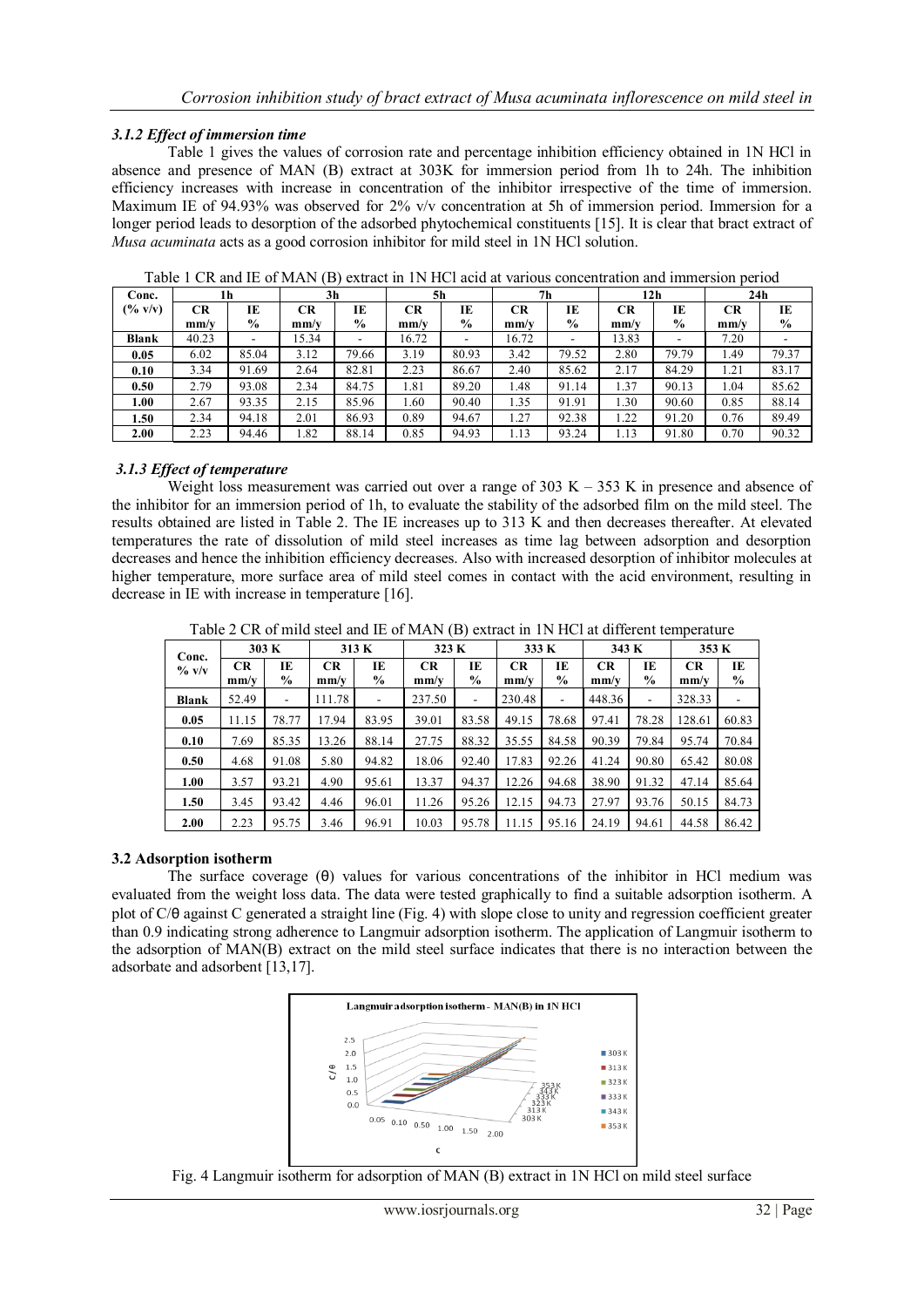# **3.3 Electrochemical study**

# *3.3.1 Potentiodynamic polarisation*

The cathodic and anodic polarisation curves recorded for mild steel in 1N HCl solutions without and with various concentration of MAN (B) extract is illustrated in Fig. 5. Electrochemical corrosion kinetic parameters obtained by Tafel extrapolation method are given in Table 3. No definite shift in the corrosion potential ( $E_{\text{corr}}$ ) is detected, although there was no specific relation between  $E_{\text{corr}}$  and inhibitor concentration.

It can be seen from Fig. 5, the anodic and cathodic reactions are affected by the inhibitor, indicating that MAN (B) acts as mixed-type inhibitors. The addition of MAN (B) extract to HCl solution therefore reduces the anodic dissolution of iron and also retards the cathodic evolution reaction. It can be seen from the polarisation results that the corrosion current density  $(I_{\text{corr}})$  decreased with the increase in inhibitor concentration, due to the increase in the blocked fraction of the metal surface by adsorption. The polarisation resistance  $(R_p)$  values were determined from the corrosion potential. It was found that  $R_p$  values increase with increase in MAN (B) extract concentration [18]. The inhibition efficiencies calculated from the corrosion current density and the polarisation resistance increased with the inhibitor concentration reaching a maximum value at 2% v/v.

Table 3 Potentiodynamic polarization parameters for mild steel in IN HCl in absence and presence of MAN (B)

| Conc.<br>$\%$ v/v | $-Ecorr$<br>(V) |                                     | <b>Tafel slope</b> |                                       |                 |                                                 | IE %<br>Linear |
|-------------------|-----------------|-------------------------------------|--------------------|---------------------------------------|-----------------|-------------------------------------------------|----------------|
|                   |                 | $\mathbf{D}_{\mathbf{a}}$<br>mV/dec | $D_c$<br>mV/dec    | $I_{\rm corr}$<br>mAmpcm <sup>4</sup> | IE $%$<br>Tafel | $\mathbf{R}_{\mathbf{n}}$<br>Ohmcm <sup>2</sup> |                |
| Blank             | 0.466           | 206.34                              | 258.78             | 2887.00                               |                 | 6.72                                            |                |
| 0.05              | 0.454           | 111.32                              | 221.12             | 272.50                                | 90.56           | 8.27                                            | 18.74          |
| 0.50              | 0.471           | 83.62                               | 202.22             | 111.90                                | 96.12           | 12.07                                           | 44.32          |
| 1.00              | 0.478           | 81.63                               | 178.40             | 50.78                                 | 98.24           | 12.85                                           | 47.70          |
| 2.00              | 0.469           | 85.27                               | 176.06             | 49.08                                 | 98.30           | 22.36                                           | 69.95          |



Fig. 5 Potentiodynamic polarization curves for mild steel in 1N HCl without and with various concentration of MAN (B) extract

# *3.3.2 Electrochemical impedance spectroscopy (EIS)*

The corrosion behaviour of mild steel in 1N HCl solution in the presence of MAN (B) was investigated by the EIS method at 303 K (Fig. 6). It is apparent that the impedance response of mild steel in uninhibited HCl solution has significantly changed after addition of MAN (B) in the corrosive solution. As a result, the semicircle in the presence of inhibitor is bigger than that in the absence of inhibitor (Blank) and increases as the inhibitor concentration increases. This confirms that the impedance of inhibited substrate increases with the concentration of MAN (B) in 1N HCl. The parameters deduced from the fit of Nyquist diagram for 1N HCl medium containing various concentrations of MAN (B) are given in Table 4. Addition of MAN (B) increases  $C<sub>dl</sub>$  value indicating reduction of surface inhomogeneity due to the adsorption of plant extract molecules. Capacitance values decreases on increasing the MAN (B) concentration indicates reduction of charges accumulated in the double layer due to formation of adsorbed plant extract layer. The charge transfer resistances of double layer  $(R_{ct})$  increases on increasing the MAN(B) concentration indicating that increase in concentration of bract extract decreases corrosion and increases inhibition [19]. The maximum of corrosion inhibition efficiency of 93.55% (C<sub>dl</sub>) and 95.60% (R<sub>ct</sub>) was noticed for 2% v/v bract extract.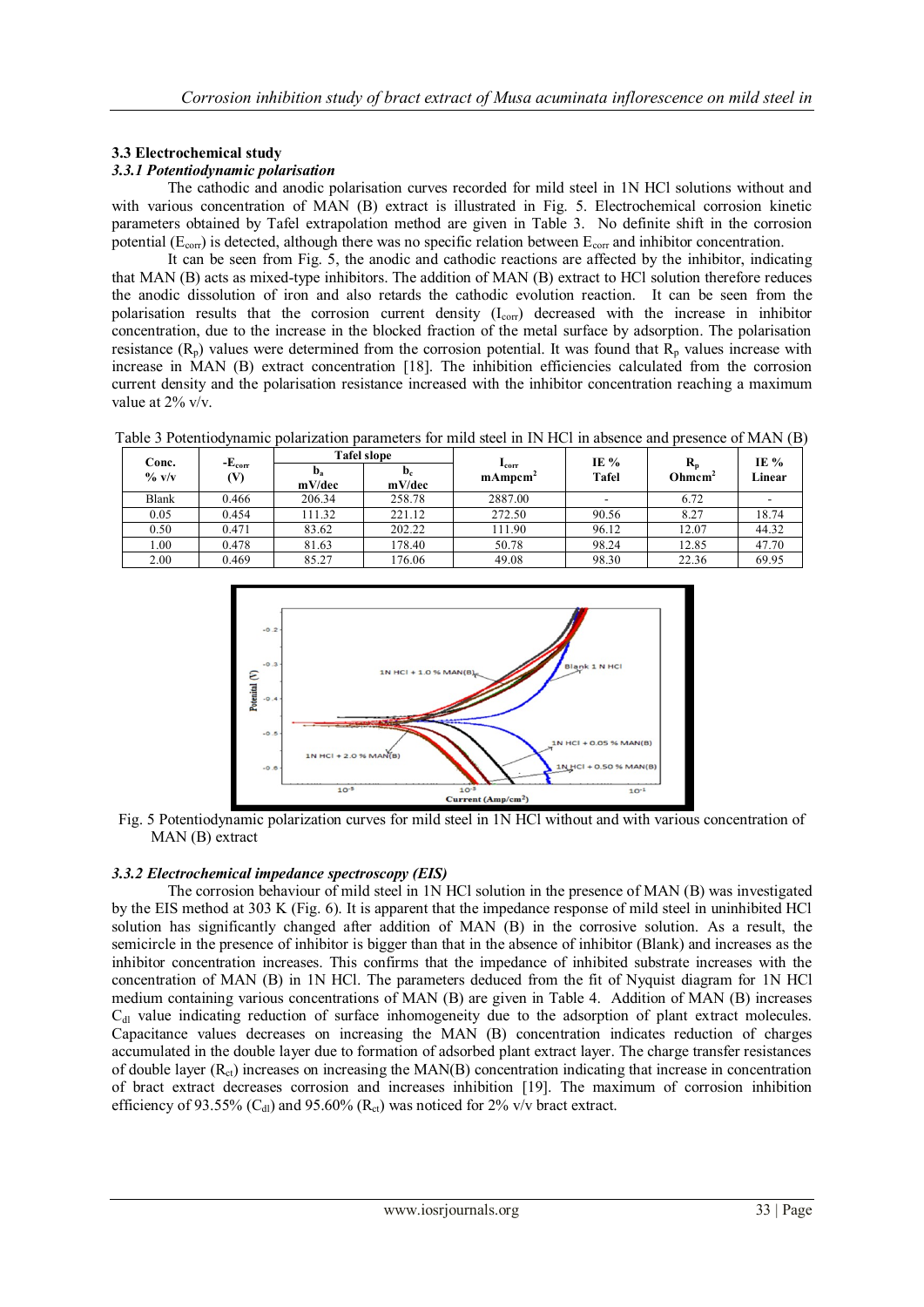| Conc.              | $C_{dl}$                   | $R_{ct}$           | IE $%$   |          |  |
|--------------------|----------------------------|--------------------|----------|----------|--|
| $(\% \text{ v/v})$ | $(\mu$ Fcm <sup>-2</sup> ) | Ohmcm <sup>2</sup> | $C_{dl}$ | $R_{ct}$ |  |
| Blank              | $1.986 \times 10^{-4}$     | 8.63               |          |          |  |
| 0.05               | $1.860 \times 10^{-5}$     | 48.86              | 90.63    | 82.34    |  |
| 0.50               | $1.627 \times 10^{-5}$     | 73.61              | 91.81    | 88.28    |  |
| 1.00               | $1.328 \times 10^{-5}$     | 92.34              | 93.31    | 90.65    |  |
| 2.00               | $1.282 \times 10^{-5}$     | 196.20             | 93.55    | 95.60    |  |

Table 4 Impedance parameters for mild steel in the absence and presence of MAN (B) in 1N HCl



Fig. 6 Nyquist plots of mild steel in 1N HCl without and with various concentration of MAN (B)

# **3.4 Surface examination studies**

Surface examination studies through scanning electron microscopy for the mild steel specimens exposed to 1N HCl at 303 K for 3h in the absence and presence of 2% v/v concentration of the MAN (B) extract are shown in Fig. 7 a, b, c. The parallel features on the polished mild steel surface (Fig. 7a) before exposure to the corrosive acid medium, are associated with polishing scratches. Examination of Fig.7b revealed that the specimen immersed in 1N HCl was rough and highly damaged due to the direct attack of aggressive acids. Fig.7c clearly showed that the mild steel surface was covered with the protective layer formed by the inhibitor which prevents the metal from further attack of acid medium thus inhibiting corrosion [20].



Fig. 7 (a) Polished mild steel surface (b) Mild steel surface exposed to 1N HCl (c) Mild steel surface exposed to  $1N$  HCl + MAN(B) extract

# **3.5 Proposed mechanism for inhibition by** *Musa acuminata* **bract extract**

The mechanism of inhibition can be understood by knowing the mode of interaction of the inhibitor molecules with mild steel surface. Inhibitors function by adsorption and/ or hydrogen bonding to the metal. This depends on the chemical composition and structure of the inhibitor, the nature of the metal surface, and the properties of the medium. Structural and electronic parameters like functional group, steric and electronic effects may also be responsible for the inhibition efficiency of any inhibitor, that is, the adsorption mechanism. The compounds have to block the active corrosion sites on the metal surface and hence the adsorption occurs by the bonding of the free electrons of inhibitor with the metal.

The bract extract may constitute organic compounds containing (i) lone pair of electrons present on a hetero-atom (eg. N, S, P, O) (ii) pi-bond (iii) triple bonds (eg. cyano groups) and (iv) heterocyclic compounds such as pyridine ring pyrrole, imidazole etc. Phytochemical analysis of *Musa acumianta* bract showed the presence of alkaloids, flavonoids, saponins, tannins, terpenoids, coumarins, glycosides, total phenols and